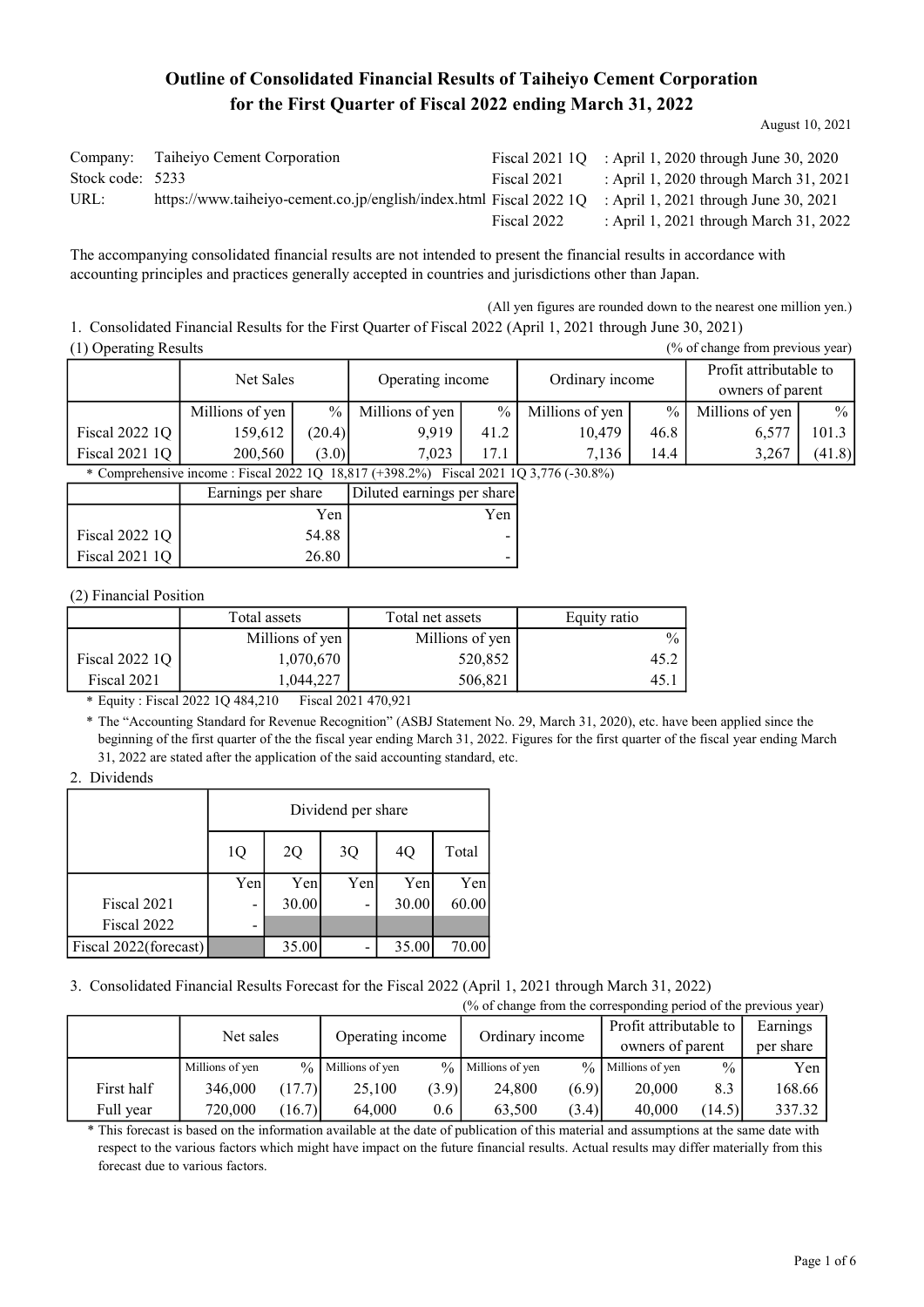## Consolidated Balance Sheets

|                                                            |                        | (Millions of yen)     |
|------------------------------------------------------------|------------------------|-----------------------|
|                                                            | Fiscal 2021            | <b>Fiscal 2022 1Q</b> |
|                                                            | (As of March 31, 2021) | (As of June 30, 2021) |
| Assets                                                     |                        |                       |
| Current assets                                             |                        |                       |
| Cash and deposits                                          | 73,074                 | 79,169                |
| Notes and accounts receivable - trade                      | 142,515                |                       |
| Notes and accounts receivable - trade, and contract assets | $\sim$                 | 141,018               |
| Electronically recorded monetary claims - operating        | 19,234                 | 19,358                |
| Merchandise and finished goods                             | 29,421                 | 30,933                |
| Work in process                                            | 2,079                  | 1,872                 |
| Raw materials and supplies                                 | 43,873                 | 48,101                |
| Other                                                      | 17,930                 | 20,387                |
| Allowance for doubtful accounts                            | (795)                  | (801)                 |
| Total current assets                                       | 327,333                | 340,038               |
| Non-current assets                                         |                        |                       |
| Property, plant and equipment                              |                        |                       |
| Buildings and structures, net                              | 138,410                | 149,601               |
| Machinery, equipment and vehicles, net                     | 154,207                | 162,963               |
| Land                                                       | 164,193                | 166,763               |
| Other, net                                                 | 83,531                 | 72,300                |
| Total property, plant and equipment                        | 540,342                | 551,628               |
| Intangible assets                                          |                        |                       |
| Goodwill                                                   | 159                    | 133                   |
| Other                                                      | 28,033                 | 28,042                |
| Total intangible assets                                    | 28,192                 | 28,175                |
| Investments and other assets                               |                        |                       |
| Investment securities                                      | 91,926                 | 92,967                |
| Retirement benefit asset                                   | 23,099                 | 23,370                |
| Other                                                      | 39,470                 | 40,548                |
| Allowance for doubtful accounts                            | (6, 137)               | (6,060)               |
| Total investments and other assets                         | 148,358                | 150,826               |
| Total non-current assets                                   | 716,893                | 730,631               |
| Total assets                                               | 1,044,227              | 1,070,670             |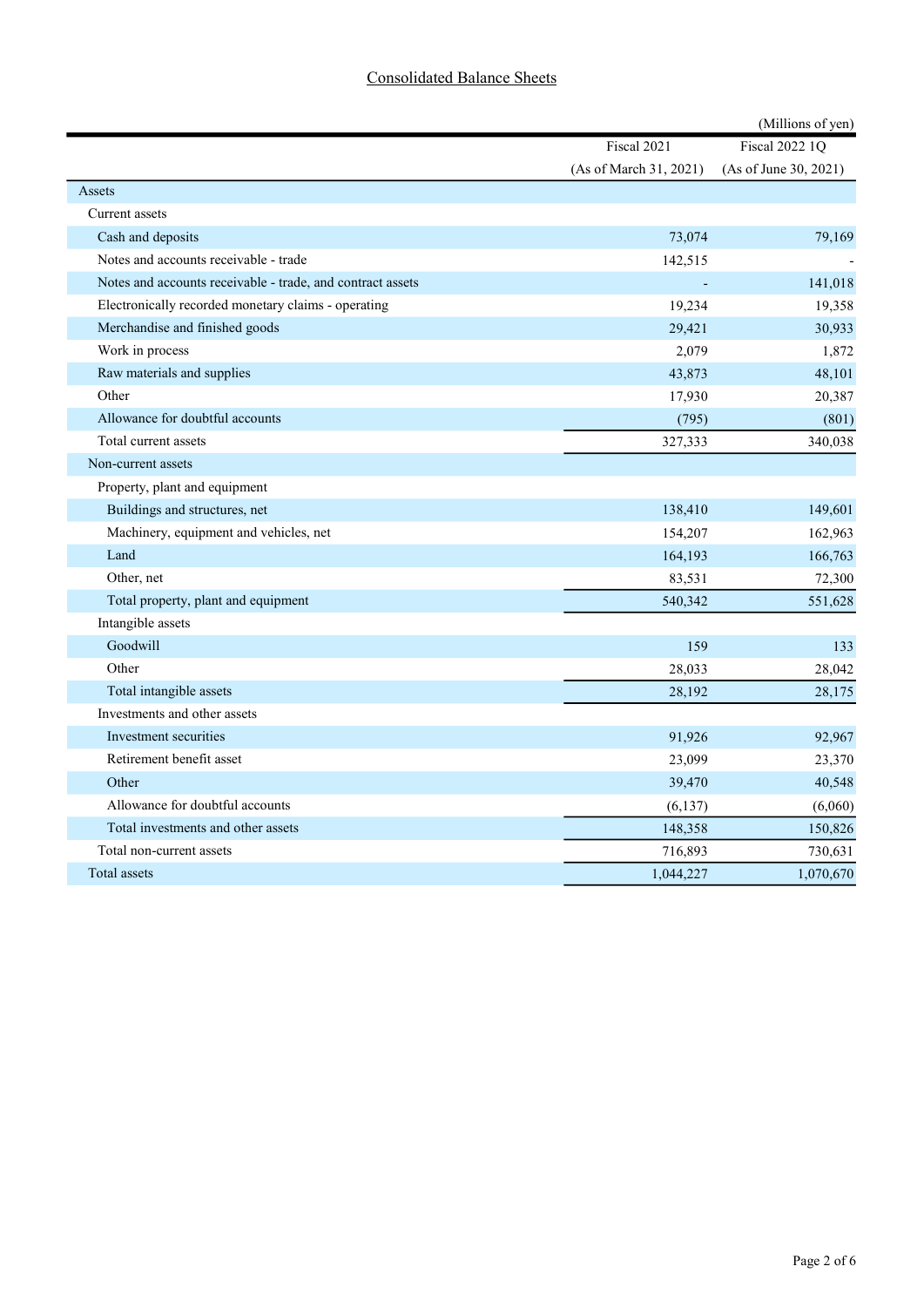|                                                       | (Millions of yen)      |                       |  |
|-------------------------------------------------------|------------------------|-----------------------|--|
|                                                       | Fiscal 2021            | <b>Fiscal 2022 1Q</b> |  |
|                                                       | (As of March 31, 2021) | (As of June 30, 2021) |  |
| Liabilities                                           |                        |                       |  |
| <b>Current</b> liabilities                            |                        |                       |  |
| Notes and accounts payable - trade                    | 73,596                 | 76,215                |  |
| Electronically recorded obligations - operating       | 7,744                  | 7,566                 |  |
| Short-term borrowings                                 | 103,538                | 104,019               |  |
| Commercial papers                                     |                        | 8,000                 |  |
| Current portion of bonds payable                      | 10,000                 | 10,000                |  |
| Income taxes payable                                  | 4,590                  | 2,740                 |  |
| Provision for bonuses                                 | 6,265                  | 4,752                 |  |
| Other provisions                                      | 404                    | 443                   |  |
| Other                                                 | 98,691                 | 105,631               |  |
| Total current liabilities                             | 304,831                | 319,369               |  |
| Non-current liabilities                               |                        |                       |  |
| Bonds payable                                         | 50,000                 | 50,000                |  |
| Long-term borrowings                                  | 84,563                 | 80,858                |  |
| Retirement benefit liability                          | 24,703                 | 25,554                |  |
| Provision for retirement benefits for directors       | 503                    | 476                   |  |
| Provision for special repairs                         | 180                    | 194                   |  |
| Other provisions                                      | 511                    | 501                   |  |
| Asset retirement obligations                          | 7,821                  | 8,281                 |  |
| Other                                                 | 64,290                 | 64,581                |  |
| Total non-current liabilities                         | 232,574                | 230,448               |  |
| <b>Total liabilities</b>                              | 537,405                | 549,818               |  |
| Net assets                                            |                        |                       |  |
| Shareholders' equity                                  |                        |                       |  |
| Share capital                                         | 86,174                 | 86,174                |  |
| Capital surplus                                       | 60,292                 | 46,228                |  |
| Retained earnings                                     | 365,593                | 366,481               |  |
| Treasury shares                                       | (26, 113)              | (10,086)              |  |
| Total shareholders' equity                            | 485,946                | 488,797               |  |
| Accumulated other comprehensive income                |                        |                       |  |
| Valuation difference on available-for-sale securities | 12,429                 | 12,842                |  |
| Deferred gains or losses on hedges                    | $\mathbf{1}$           | $\vert$               |  |
| Revaluation reserve for land                          | 4,898                  | 4,902                 |  |
| Foreign currency translation adjustment               | (29, 917)              | (19, 501)             |  |
| Remeasurements of defined benefit plans               | (2, 438)               | (2,831)               |  |
| Total accumulated other comprehensive income          | (15,025)               | (4,586)               |  |
| Non-controlling interests                             | 35,899                 | 36,641                |  |
| Total net assets                                      | 506,821                | 520,852               |  |
| Total liabilities and net assets                      | 1,044,227              | 1,070,670             |  |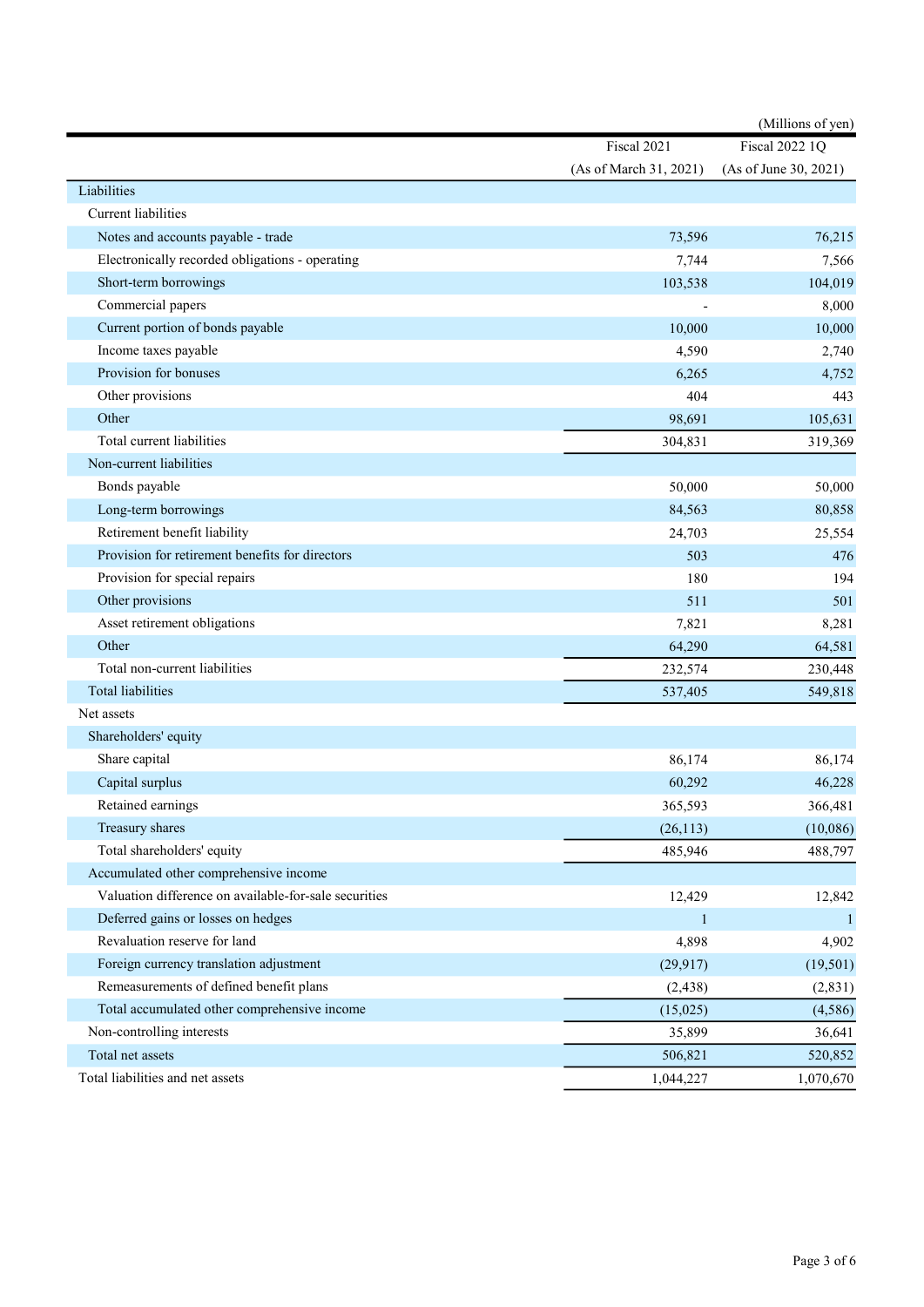## Consolidated Statements of Income

|                                                               |                                          | (Millions of yen)                        |
|---------------------------------------------------------------|------------------------------------------|------------------------------------------|
|                                                               | <b>Fiscal 2021 1Q</b>                    | <b>Fiscal 2022 1Q</b>                    |
|                                                               | (April 1, 2020 through<br>June 30, 2020) | (April 1, 2021 through<br>June 30, 2021) |
| Net sales                                                     | 200,560                                  | 159,612                                  |
| Cost of sales                                                 | 162,517                                  | 119,006                                  |
| Gross profit                                                  | 38,043                                   | 40,605                                   |
| Selling, general and administrative expenses                  | 31,019                                   | 30,686                                   |
| Operating income                                              | 7,023                                    | 9,919                                    |
| Non-operating income                                          |                                          |                                          |
| Interest income                                               | 97                                       | 92                                       |
| Dividend income                                               | 585                                      | 695                                      |
| Share of profit of entities accounted for using equity method | 287                                      | 552                                      |
| Other                                                         | 706                                      | 602                                      |
| Total non-operating income                                    | 1,677                                    | 1,943                                    |
| Non-operating expenses                                        |                                          |                                          |
| Interest expenses                                             | 887                                      | 682                                      |
| Other                                                         | 677                                      | 701                                      |
| Total non-operating expenses                                  | 1,564                                    | 1,383                                    |
| Ordinary income                                               | 7,136                                    | 10,479                                   |
| Extraordinary income                                          |                                          |                                          |
| Gain on disposal of non-current assets                        | 77                                       | 132                                      |
| Gain on sale of investment securities                         |                                          | 346                                      |
| Other                                                         | 12                                       | 13                                       |
| Total extraordinary income                                    | 90                                       | 492                                      |
| <b>Extraordinary losses</b>                                   |                                          |                                          |
| Loss on disposal of non-current assets                        | 670                                      | 369                                      |
| Loss on temporary suspension of operations                    | 358                                      | 37                                       |
| Other                                                         | 379                                      | 41                                       |
| Total extraordinary losses                                    | 1,408                                    | 448                                      |
| Profit before income taxes                                    | 5,819                                    | 10,524                                   |
| Income taxes                                                  | 2,221                                    | 3,442                                    |
| Profit                                                        | 3,597                                    | 7,081                                    |
| Profit attributable to non-controlling interests              | 329                                      | 503                                      |
| Profit attributable to owners of parent                       | 3,267                                    | 6,577                                    |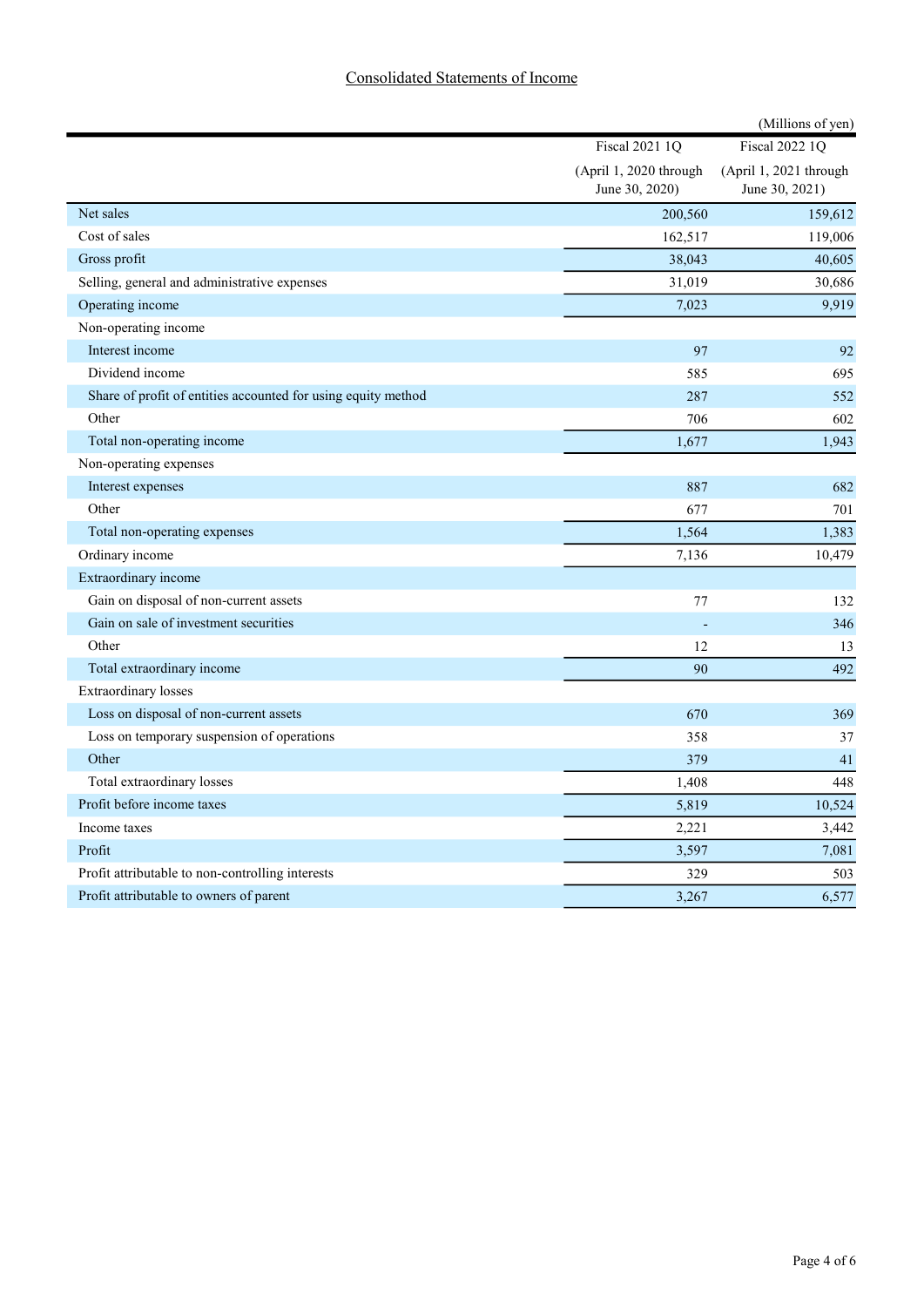## Consolidated Statements of Comprehensive Income

|                                                                                   |                                            | (Millions of yen)                          |
|-----------------------------------------------------------------------------------|--------------------------------------------|--------------------------------------------|
|                                                                                   | <b>Fiscal 2021 10</b>                      | Fiscal 2022 1O                             |
|                                                                                   | $(April 1, 2020$ through<br>June 30, 2020) | $(April 1, 2021$ through<br>June 30, 2021) |
| Profit                                                                            | 3,597                                      | 7,081                                      |
| Other comprehensive income                                                        |                                            |                                            |
| Valuation difference on available-for-sale securities                             | 1,942                                      | 492                                        |
| Deferred gains or losses on hedges                                                | (0)                                        | (0)                                        |
| Foreign currency translation adjustment                                           | (1,680)                                    | 11,410                                     |
| Remeasurements of defined benefit plans                                           | 256                                        | (395)                                      |
| Share of other comprehensive income of entities accounted for using equity method | (339)                                      | 229                                        |
| Total other comprehensive income                                                  | 179                                        | 11,736                                     |
| Comprehensive income                                                              | 3,776                                      | 18,817                                     |
| Comprehensive income attributable to                                              |                                            |                                            |
| Comprehensive income attributable to owners of parent                             | 3,740                                      | 17,013                                     |
| Comprehensive income attributable to non-controlling interests                    | 36                                         | 1,804                                      |